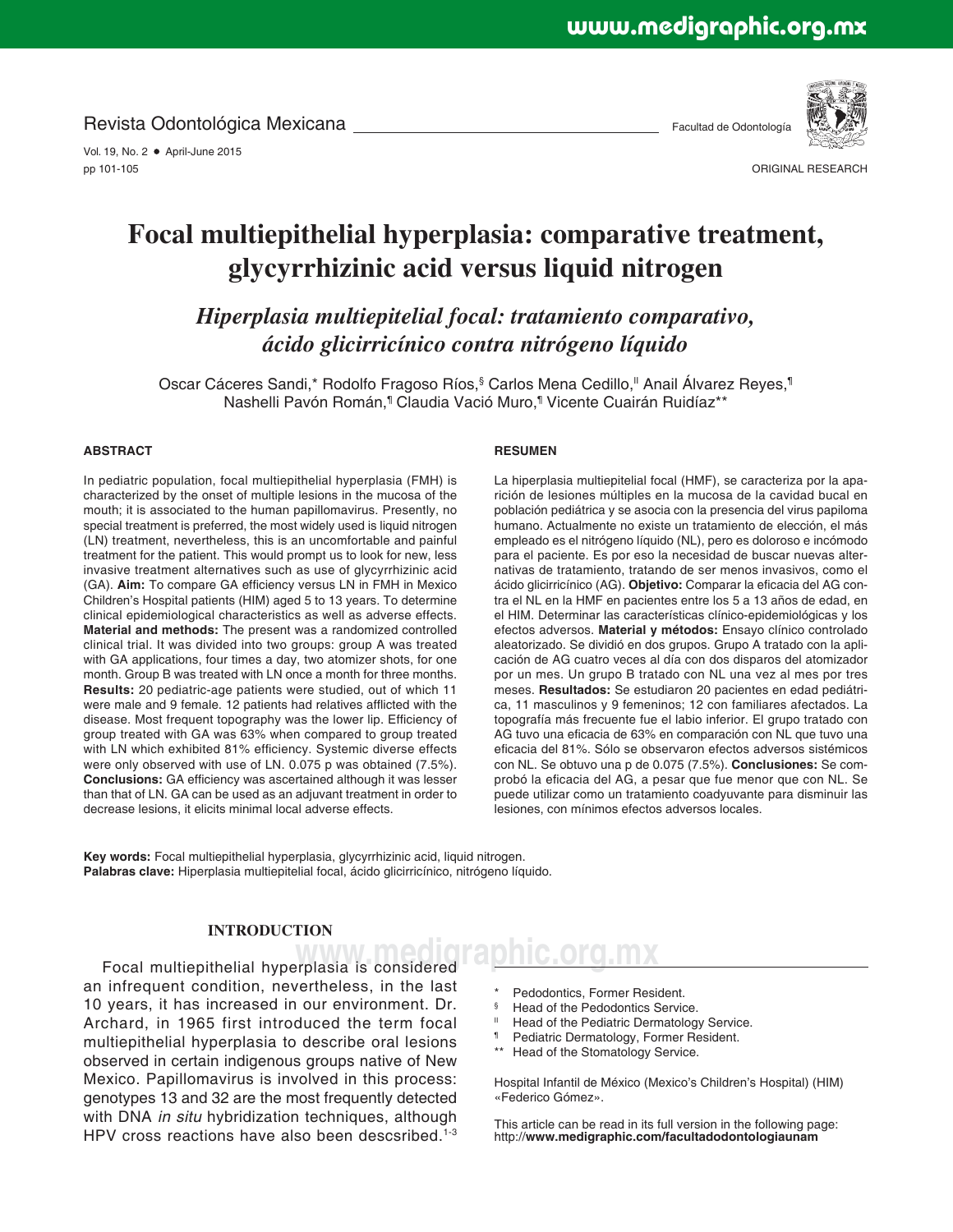Genetic factors have equally been associated, as well as malnutrition, poor hygiene and poverty. From the clinical standpoint, this process is characterized by the presence of multiple papular lesions in the lower lip, buccal mucosa or tongue. Lesions are of a small size and color similar to that of surrounding mucosa. Histological picture is onset of parakeratosis, acanthosis with epithelial projections which anastomose horizontally and habitually koilocytes as well as other cellular changes indicating viral infection. Differential diagnosis must be undertaken with condylomata acuminata, oral florid papillomatosis, Cowden's syndrome and Crohn's disease.<sup>1-3</sup> Although there are reports stating that this condition exhibits a tendency to spontaneous regression, it can persist for years and thus inordinately worry the parents of the child, probably due to the esthetic problem and thus cause psycho-social repercussions in the child.4 Up to this date, preferred treatment is liquid nitrogen application, which has proven to be quite painful; therefore, it would be necessary to find another treatment alternative, such as use of glycyrrhizinic acid, which can be considered a non invasive, non traumatic treatment, with lack of adverse collateral effects reported. Glycyrrhizinic acid (GA) is one of the components of the aqueous extract of the root of *Glycyrrhiza glabra L* root. This substance has been used in traditional medicine for its anti-inflammatory properties, it is better known as licorice. One molecule of glycyrrhizinic acid and two molecules of glucuronic acid form glycyrrhizin, a saponin also found in the aqueous extract of *G. glabra*. Biological actions of both composites, glycyrrhizinic acid and glycyrrhizin have been widely studied, and antiviral interferoninduction effects have been reported as well as antiulcerative and anti-inflammatory effects. Drs Pompei et al<sup>5</sup> demonstrated that glycyrrhizinic acid inhibits viral replication and cytopatholical effects produced in cellular cultures by the following viruses: vaccine virus (Vv), type I herpes simplex virus (HSV-I), Newcastle disease virus (NDV) and vesicular stomatitis virus (VSV), but it had no effect on poliovirus 1 (PV). They equally observed that glycyrrhizinic acid irreversibly inactivated herpes simplex virus particles. Other researchers have reported *in vitro* antiviral activity of glycyrrhizinic acid against viruses of varicella zoster (VZ), human immunodeficiency (HIV) and hepatitis B. It has been observed that glycyrrhizin bonds to l P viral kinase and renders it inactive. Therefore it is believed that it interferes with the early stages of viral replication, preventing absorption of viral particles into the cell surface, or the virion exit from its capsid, and thus, its penetration into the cell.

In acute toxicology studies performed in rats, it was found that intra-peritoneal administration of high dosages of up to 2.5 g/kg did not cause mortality after 14 days' observation, neither did it cause significant lesions in organs or tissues.<sup>5-8</sup>

### **OBJECTIVE**

To compare efficiency of glycyrrhizinic acid versus liquid nitrogen in focal multiepithelial hyperplasia in patients aged 5-13 years at the «Federico Gómez» Children's Hospital in Mexico City.

# **METHOD**

Pediatric patients aged 5-13 years were admitted into the test. Patients were of both genders and had been diagnosed with focal multiepithelial hyperplasia. Patients did not exhibit concurrent systemic diseases. Patients were randomly distributed into two groups: group A was treated with glycyrrhizinic acid, with local application, twice a day, two atomizations, during four weeks. Group B was treated with liquid nitrogen: one local application, once a month, for three months. All cases were assessed through iconographic control and one written assessment of adverse effects through signs and symptoms. Group A was assessed once a week and group B once a month, until completion of treatment.

hizinic acid irreversibly cof lesion disappearance could be obtained.<br>Virus particles, Other Lesion assessment was subjectively conducted, by comparing the initial photograph with the final one. The researcher visually analyzed all photographs, involving in the study a special computer program (Photoshop 7.0). In this program, all images were digitalized until equivalent proportions of each one were obtained; they were then subjected to morphometric analysis, where each square received a value of one square millimeter. Squares encompassing each of the patient's lesions were counted, to later obtain equivalence in percentages. Upon completion of the study, a second result was obtained when the photograph was once more examined. Based upon these data, percentages

#### **RESULTS**

Out of a total of 20 patients 11 were male and 9 female; they were divided into two groups. Most frequent lesion location was the lower lip. The group receiving GA encompassed 6 males and 4 females, the group receiving LN comprised 5 males and 5 females. Patients were grouped according to age rank, thus 10 patients were in the 5-8 year group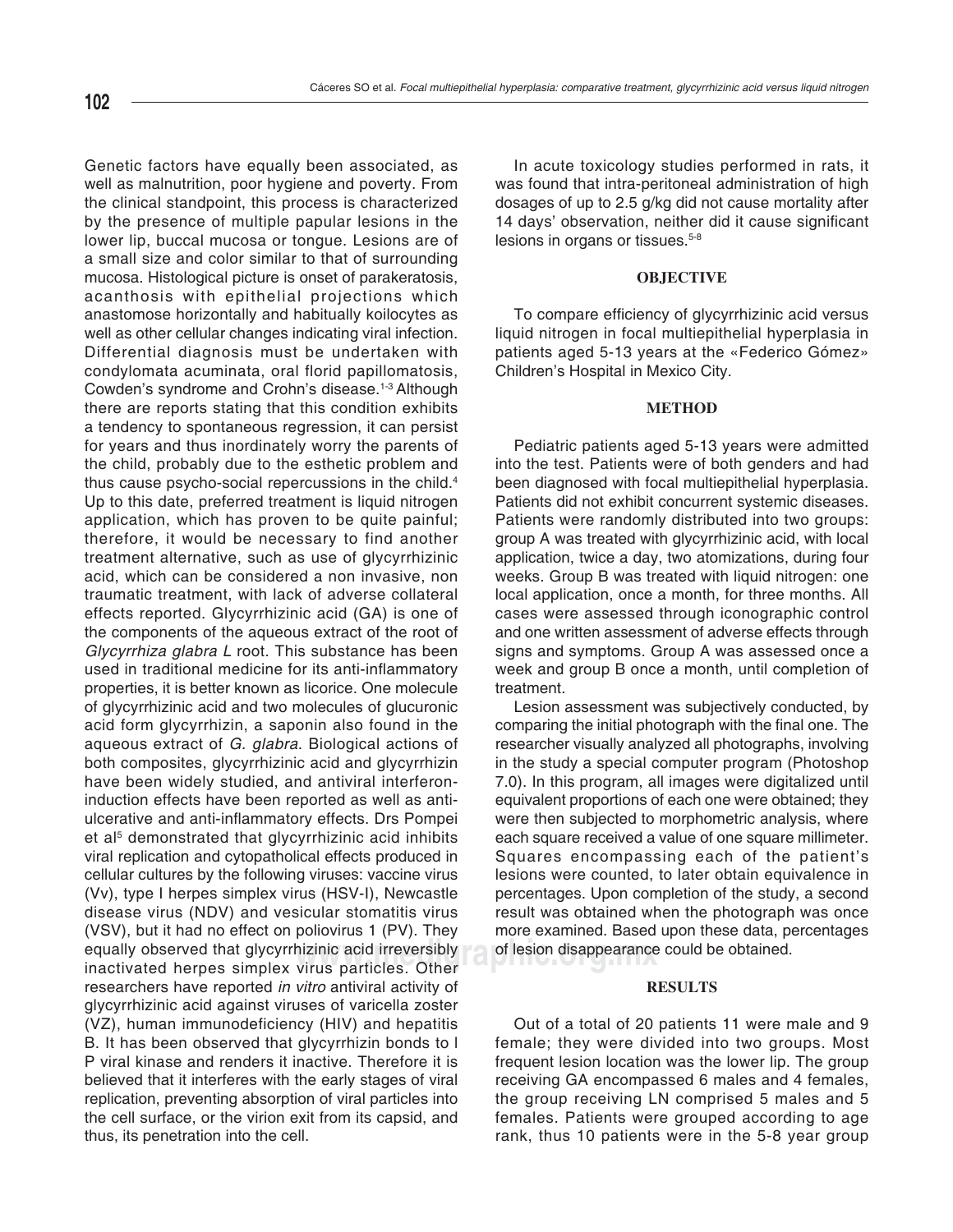| nitrogen.           |          |         |             |               |  |  |
|---------------------|----------|---------|-------------|---------------|--|--|
|                     | Lesions  | Final   | %           |               |  |  |
| Patient             | at onset | lesions | Improvement | Effectiveness |  |  |
| Glycyrrhinizic acid |          |         |             |               |  |  |
| M/7                 | 10       | 0       | 100         | Excellent     |  |  |
| F/8                 | 12       | 0       | 100         | Excellent     |  |  |
| M/11                | 12       | 3       | 75          | Moderate      |  |  |
| F/9                 | 19       | 6       | 68          | Moderate      |  |  |
| F/7                 | 15       | 6       | 60          | Moderate      |  |  |
| F/5                 | 11       | 5       | 55          | Moderate      |  |  |
| M/6                 | 21       | 10      | 52          | Moderate      |  |  |
| F/12                | 29       | 14      | 52          | Moderate      |  |  |
| F/5                 | 31       | 20      | 35          | Mild          |  |  |
| M/8                 | 21       | 14      | 33          | Mild          |  |  |
| Liquid nitrogen     |          |         |             |               |  |  |
| M/6                 | 12       | 0       | 100         | Excellent     |  |  |
| M/8                 | 18       | 0       | 100         | Excellent     |  |  |
| M/8                 | 14       | 0       | 100         | Excellent     |  |  |
| F/10                | 19       | 3       | 84          | Excellent     |  |  |
| F/11                | 28       | 2       | 93          | Excellent     |  |  |
| M/11                | 33       | 0       | 100         | Excellent     |  |  |
| F/11                | 20       | 10      | 50          | Moderate      |  |  |
| F/9                 | 29       | 10      | 66          | Moderate      |  |  |
| M/13                | 29       | 9       | 69          | Moderate      |  |  |
| F/9                 | 15       | 7       | 53          | Moderate      |  |  |





Figure 2. Papular lesions in lower lip.



Figure 3. Papular lesions in oral mucosa.

**Figure 1.** Papular lesion of the tongue. W. Medigraphic.  $\blacksquare$ 

and 10 patients in the 9-12 year age group. Only one patient was > 12 years. 12 patients had afflicted family members and 8 patients did not *(Table I)*. Treatment success was assessed through the percentage of lesion disappearance, as observed in the final photograph. The following scale was used:  $0\% =$  no disappearance, 1-25% = minimal disappearance, 25-50% mild disappearance, 51-75% moderate, 76-

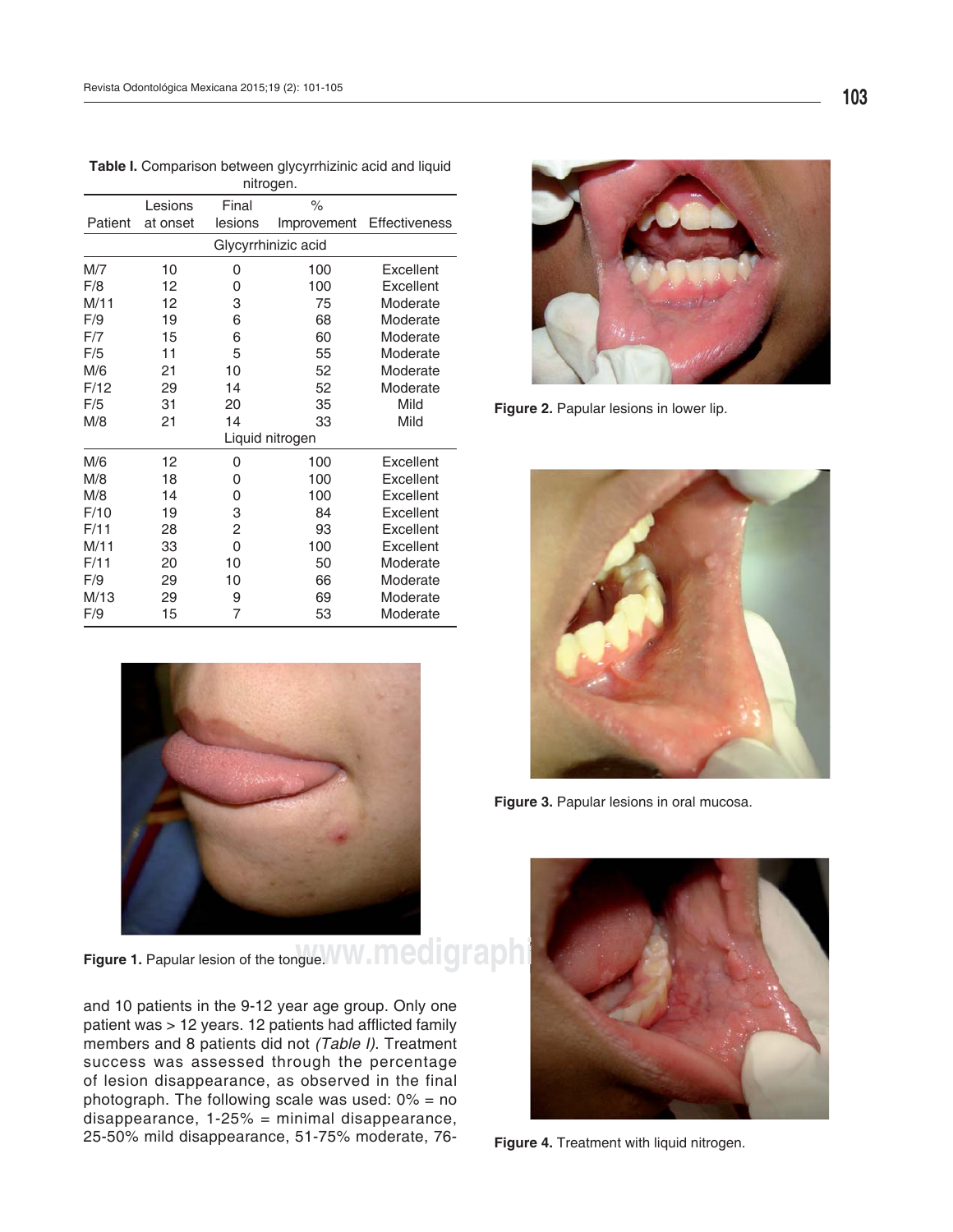

**Figure 5.** Treatment with glycyrrhizinic acid.

**Table II.** Effectiveness: comparison between GA and LN.

|           | Effectiveness Glycyrrhicinic acid Liquid nitrogen |     | Total |
|-----------|---------------------------------------------------|-----|-------|
| Excellent | 2                                                 | 6   | 8     |
| Moderate  | 6                                                 | 4   | 10    |
| Mild      | 2                                                 | 0   | 2     |
| Total     | 10                                                | 10  | 20    |
| Average   | 63%                                               | 81% |       |

100% = excellent disappearance. Observed clinical improvement was as follows: in the group treated with GA, at treatment completion, 2 patients (20%) exhibited excellent result, with total disappearance of lesions, 6 patients (60%) showed moderate results, 2 patients (20%) revealed light improvement in lesions *(Figures 1 to 3)*. In the group treated with LN, at treatment completion, the following was observed: 6 patients (60%) exhibited excellent results, with total disappearance of lesions, 4 patients (40%) showed moderate results *(Figures 4 to 6)*. GA exhibited 63% efficiency, compared with LN which showed 81% efficiency *(Table II)*. Only 3 patients exhibited adverse effects (local erythema) in the GA group, on the other hand, patients of LN group presented erythema, edema, and pain. Only patients in this group exhibited nausea, vomit, and systemic adverse effects.

Student T test for independent samples was applied, the following was obtained:  $T = -1.88$ , this corresponds to  $p = 0.075$  (7.5%). Therefore, we can conclude that there is no statistically significant difference suggesting that glycyrrhizinic acid is better that liquid nitrogen.

## **DISCUSSION**

Prevalence rate of this papular disorder of the oral mucosa varies from 7 to 13% in susceptible population

biopsy and clinical manifestations<sup>8</sup> are the main and over 25% of these patients might have another family member afflicted with the same disease. Lesion diagnostic contributions. Cryotherapy is presently the most used therapeutic method, it has been used with favorable results, but, invariably, the pain caused prevents proper follow up and in many cases, causes patient desertion from the treatment.<sup>10,12</sup>

dverse effects.<br>nt samples was applied. In this disease, several studies have reported presence of infection due to human papilloma virus (HPV), types 13 and 32, this has been achieved through viral DNA detection by techniques of Hybridization and polimerase chain reaction (PCR) in most studied cases.<sup>1,4,12</sup> Electronic microscopy studies revealed crystalloid-complexion viral particles within the nucleus.<sup>6,9,12</sup> The following can be found within the realm of differential diagnoses that must be proposed with focal multiepithelial hyperplasia: common warts, condyloma acuminatum, sponge nevus, oral white, oral mucosa leukoedema, Cowden's syndrome and squamous papilloma. 7,6,11 The following techniques have been used as therapeutic options: electrosurgery, electrofulguration and laser. All the aforementioned methods involve patient sedation, and can cause local adverse effects such as edema, erythema and pain. For these reasons, new treatment alternatives must be sought, such as use of aqueous presentation of Linn glycyrrhiza glabra root, or glycyrrhizinic acid. This root is traditionally known for its anti-inflammatory properties, presently, its anti-viral activities against many viruses are also known, since it prevents DNA and RNA replication in early phases. It equally prevents the virion's exit from its capsid, and thus its penetration into the cells. GA does not exhibit local or systemic adverse effects. The present is the first clinical essay where this new medicination has been successfully used for treatment of focal multiepithelial hyperplasia. It has been based on previous research where GA was used for treatment of condyloma acuminatum, where suitable results and absence of adverse

## **CONCLUSIONS**

Focal epithelial hyperplasia is a disease afflicting our population. Many treatments are used to combat it, but they entail several adverse effects, mainly pain. It is therefore necessary to find a treatment that can be efficient, economical and free of secondary effects. It has been demonstrated that glycyrrhizinic acid prevents viral replication in HPV cases. In the present study it